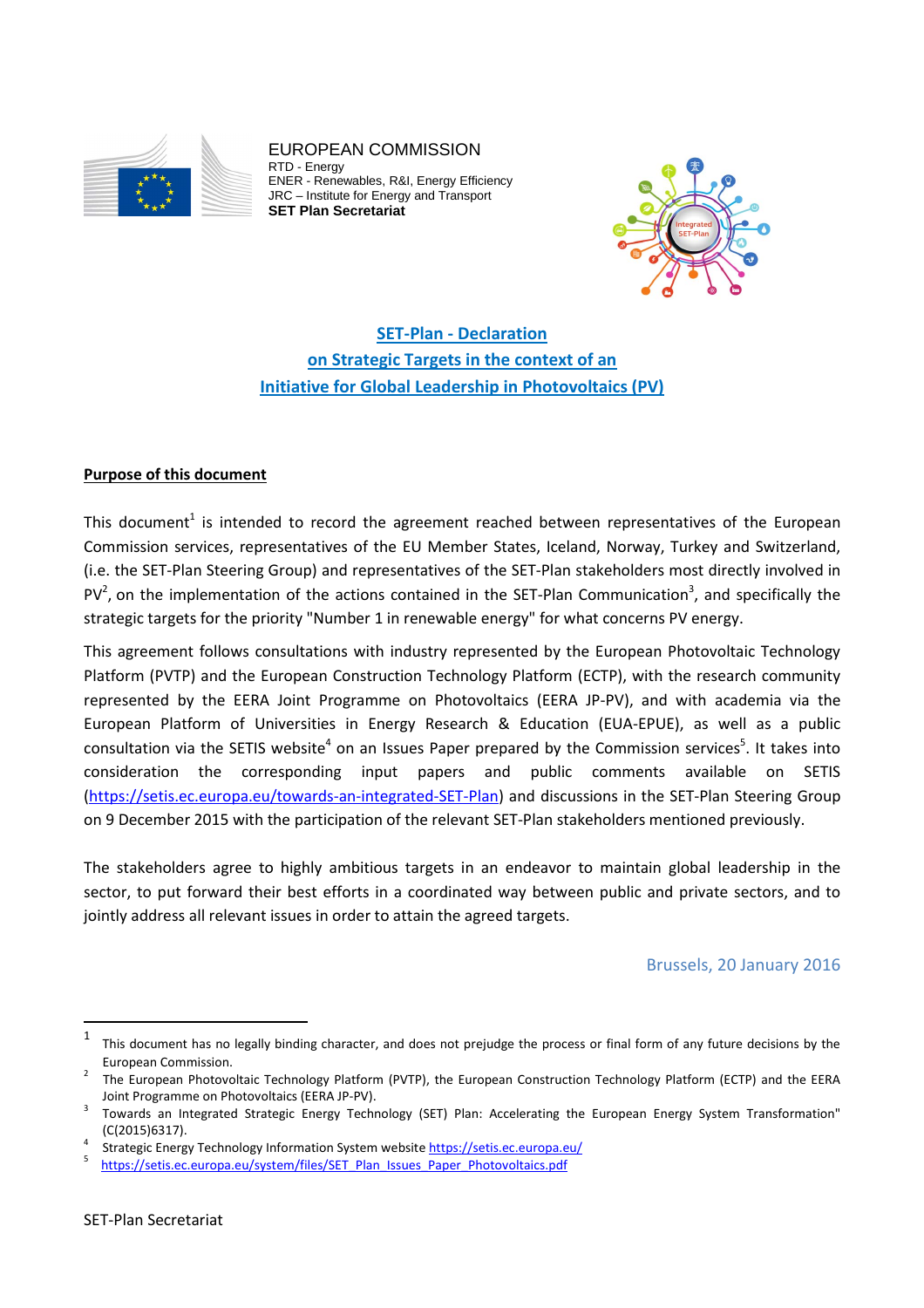#### **Introduction – Photovoltaic solar energy**

All major future energy scenarios forecast a key role for photovoltaic solar energy (PV). PV has a huge global and European potential, making it an important building block for a secure and sustainable energy system. In several European countries PV already provides more than 5% of the annual electricity demand, a level originally anticipated to occur only after 2020. Based on current market trends, it is estimated that PV has the potential to meet 8% of the EU electricity demand in 2020 and 15% in 2030. If achieved, this would result in a considerable contribution to the reduction of  $CO<sub>2</sub>$  emissions, since the carbon footprint of PV systems is at least 10 times lower than that of fossil fuel-based electricity, with no  $CO<sub>2</sub>$  emissions during operation. However, PV has just reached 1% of global electricity supply and has harnessed only a small fraction of its vast potential. PV deployment could be accelerated by further enhancing light-to-power conversion efficiency, and reducing module and system prices as well as grid-integration bottlenecks. With innovations in these areas, the volume of modules manufactured in the coming decades could eclipse the figures of today's production.

The PV industry has changed dramatically over the last few years. In Europe, the rapid growth of the PV market has not resulted in a similar growth of the production capacity of solar cells and modules. Following an initial globally strong position, the EU PV industry has dramatically lost market share in 4-5 years and currently supplies around 5% of the total MWp produced<sup>6</sup>, exposed to a strong competition.

Despite all these difficulties, the EU PV industry is still well positioned along the value chain, especially in the sectors of equipment manufacturing, inverter manufacturing, project business and installation. In addition, Europe still has research institutes on PV that maintain scientific leadership roles. Nevertheless, developing a strategy to build on the existing PV industrial and R&I base in Europe, with a view to re-launching cell and module manufacturing, is an extremely urgent need. Worldwide growth projections for PV are very high, with the cumulative installed capacity expected to triple over the next five years. In this context, Europe must continue to invest in Research and Innovation to be able to play an active role and ensure again a strong industrial position. Managing innovation efficiently, maintaining technology leadership and ensuring a full commitment of industrial stakeholders require a coordinated approach at the European level.

This can happen only through the achievement of ambitious system, cost and performance targets, as well as, regulatory and market design measures. System cost and performance are to a considerable extent interdependent and represent the actual drivers for the development of the sector. Indeed, increasing the efficiency of PV modules opens one path for reducing costs and allows for new industrial and market opportunities when accompanied by large scale manufacturing (at least 1 GW/year). As module costs account for around 50% of system costs, efforts need to be directed also at reducing the costs of Balance of System (BoS) technologies while introducing new functionalities for grid services. Furthermore, manufacturing of PV modules as building materials can develop to a world-wide market with huge opportunities for the European industry. Driven by policies towards Zero-Energy Buildings and subsequently Plus Energy Buildings (PEB), design and innovation with new Building Integrated Photovoltaic (BIPV) materials and concepts and combinations of energy efficient building materials with BIPV become essential parts of the development strategies of both the PV sector and the building sector. This calls for a multidisciplinary research and development programme involving, among others, the PV manufacturing

<sup>—&</sup>lt;br>6

Fraunhofer ISE "Photovoltaics Report", August 26, 2015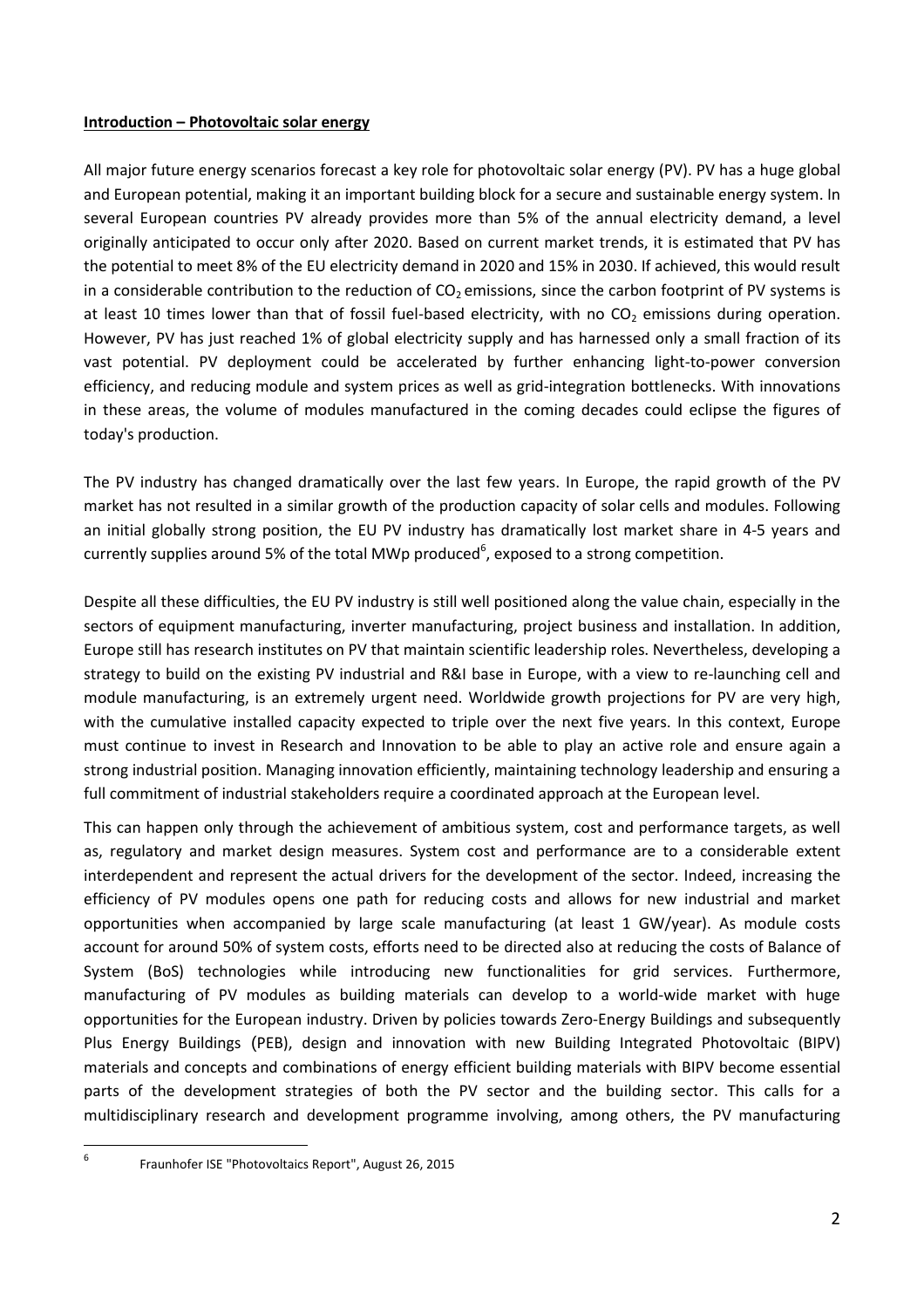industry and the building materials industry as well as certification bodies. Breakthroughs in technology, applications and business models are required to transform today's BIPV niche market into a future mass market.

The combination of localised PV electricity, storage and local supply and demand management makes buildings the smallest unit of a smart grid of its own. Once the necessary technology and control mechanisms are developed, the step of linking multiple smart buildings will contribute to the widespread deployment of the smart grid technology. This requires the development of control systems for grid-feeding, self-consumption and local storage and standardisation of the interoperability of such control systems.

The achievement of the targets will depend not only on technological advances, but also on nontechnological factors such as economies of scale (i.e. resulting from an increase in produced and installed capacity), risk-finance for first-of-a-kind manufacturing pilot lines and demonstration of small, commercialscale PV power plants, the ability to take full advantage of the European Single Market, regulatory conditions, standards etc. In this context, international cooperation in energy research can also bring substantial benefits. These non-technological issues will have to be specifically examined at the subsequent stage of defining how to achieve the agreed targets.

## **Strategic Targets**

Building on the Integrated Roadmap (IR) of the SET-Plan, public (EC and Member States/Regions) and private investment must focus on targeted R&I actions to achieve the following goals in terms of PV system performance, cost reduction, sustainability and innovations in BIPV products by joint efforts between the PV and the building sectors: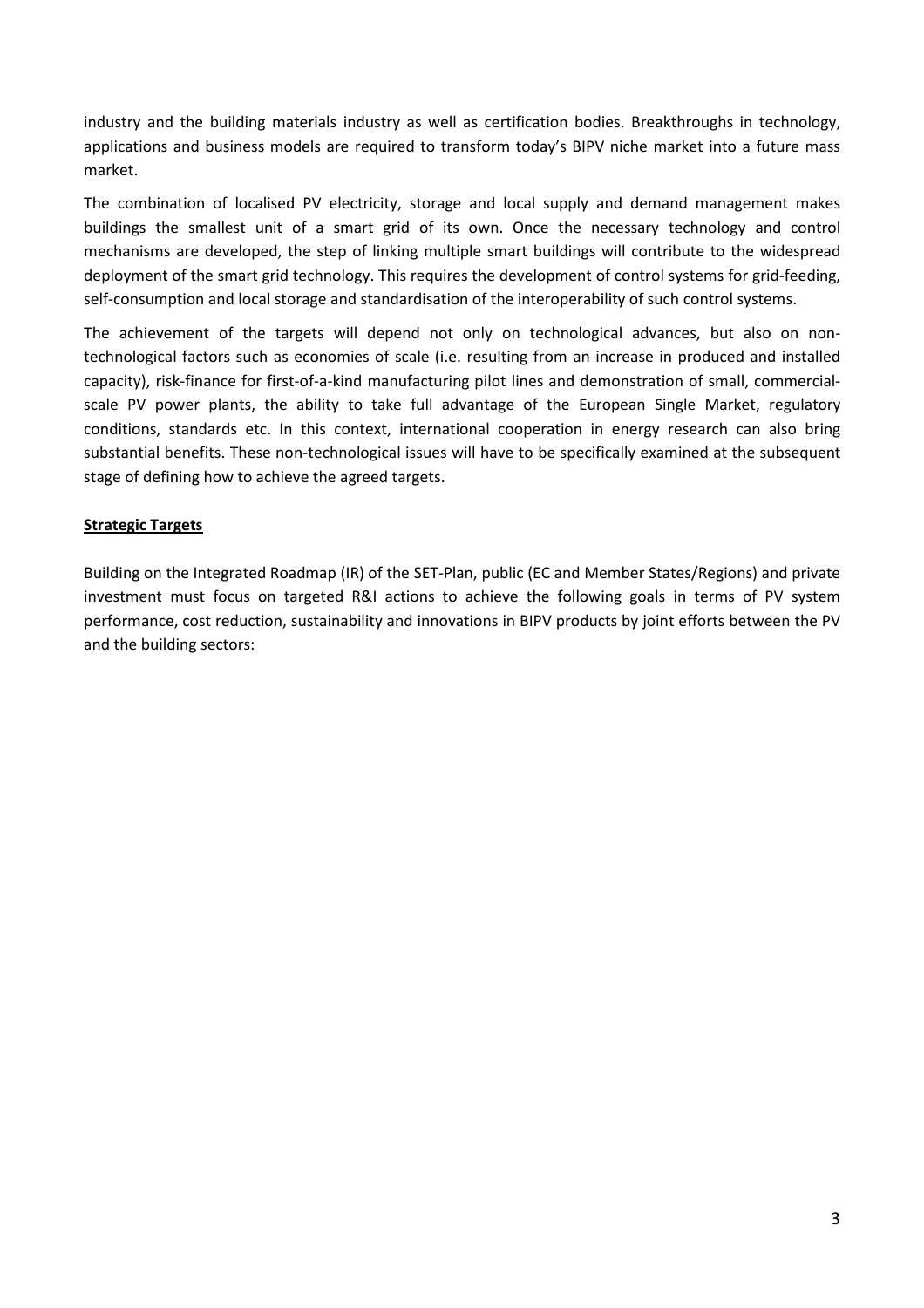# **Agreed Strategic Targets in photovoltaic (PV) solar energy**

*Overarching goals:* re-build EU technological leadership in the sector by pursuing high-performance PV technologies and their integration in the EU energy system; bring down the levelised cost of electricity from PV rapidly and in a sustainable manner to allow competition in electricity markets all over Europe. This will be achieved by:

- 1. Major advances in efficiency of established technologies (Crystalline Silicon and Thin Films- c-Si and TFs) and new concepts:
	- **Increase PV module efficiency by at least 20% by 2020** compared to 2015 levels;
	- **Increase PV module efficiency by at least 35% by 2030** compared to 2015, including with the introduction of novel PV technologies;
- 2. Reduction of the cost of key technologies:
	- **Reduce turn-key system costs by at least 20% by 2020** as compared to 2015;
	- **Reduce turn-key system costs by at least 50% by 2030** compared to 2015 with the introduction of novel, potentially very-high-efficiency PV technologies manufactured at large scale;
- 3. Further enhancement of lifetime, quality and sustainability:
	- **Increase module lifetime** to a guaranteed power output time (at 80% of initial power) to **30 years by 2020** and **35 years by 2025**;
	- **Minimize life-cycle environmental impact** along the whole value chain of PV electricity generation, **increase recyclability** of module components;
- 4. Enabling mass realisation of "(near) Zero Energy Buildings" by Building-Integrated PV (BIPV) through the establishment of structural collaborative innovation efforts between the PV sector and key sectors from the building industry:
	- **Develop BIPV elements**, which at least include thermal insulation and water protection, to entirely replace roofs or facades **and reduce their additional cost by 50% by 2020, and by 75% by 2030**  compared to 2015 levels**, including with flexibility in the production process,** (table in *Annex I*);
- 5. Major advances in manufacturing and installation:
	- Increase large scale manufacturing concepts and capabilities by **demonstrating PV production capabilities of at least 20 m<sup>2</sup> per minute by 2020;**
	- **Develop PV module and system design concepts that enable fast and highly automated installation,** to reduce the installation costs of both ground-mounted arrays and PV building renovation solutions, **by 2020**.